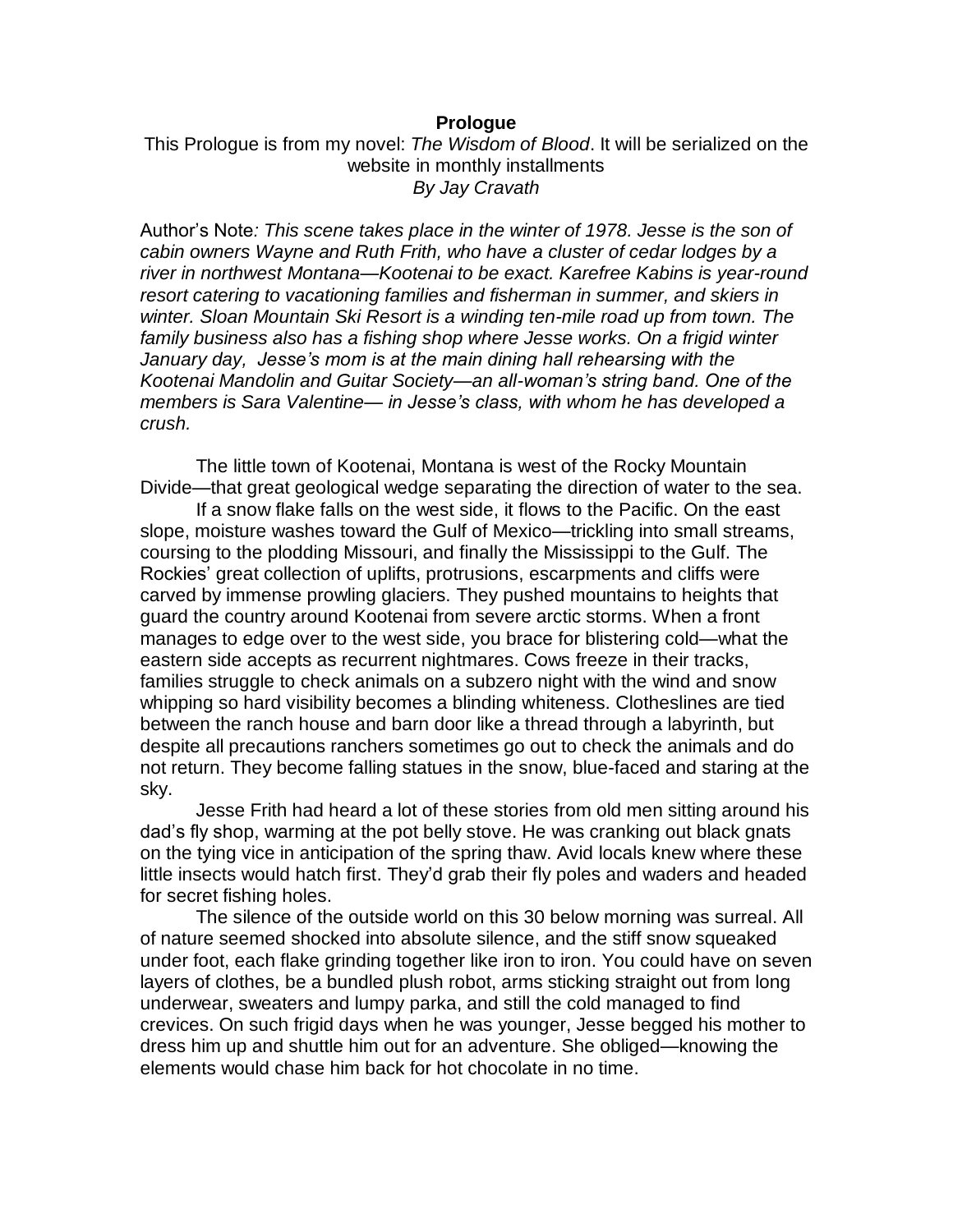Wearing her wry, sporting smile, Ruth Frith would angle her Eskimo through the door, down the porch steps and cheerfully wish him happy hiking. He liked to walk down Kootenai River to see how the ice had formed on the rocks. With weather this cold, splashing water almost seemed to freeze midair, polishing the rocks with a clear ice glaze. Moving water will not freeze, even in 20 below. The creek was partly spring-fed, the temperature coming from deep in the earth at 42 degrees. Steam rose up and dissipated into the air like geysers. He liked to kneel down to examine the icy rocks. He was the scientist in the family.

During Christmas break of his junior year in high school, Jesse had been helping his dad in the shop, taking inventory and remodeling some of the displays. And there were always more flies to tie.

A couple of days before the New Year, Jesse was by himself, manning the store. His dad, Wayne Frith, needed to get some horse hair so went to the Wilcox place upriver, as they had a few palominos. The boy was working on a royal coachman, with its tight red threaded thorax, tufted green haunches and streaming red tail.

It had been bitterly cold for days. A blizzard slipped through and pushed the night temperatures down to minus 31, with days creeping up only to minus 15. The river surface had frozen with a clear glass sheet on top. It was mysterious to look through the ice and see rocks and tufts of seaweed waving in the current, like an animated window-box. The day was brilliantly sunny, reflecting a white expanse.

Jesse left his fly to go outside and get wood for the Franklin stove in the shop. He gazed up at Sloan mountain, a tall white dome. The trees were snowmen. Moisture from Pacific fronts mixed with arctic air to pack a thick coat. Five minutes being outside made him grateful for the efficiency of the modern stove his dad had finally installed. The store was open this Saturday but Jesse didn't expect much business. Those crazy diehard coots were ice fishing on the lake—their little huts, privies on the surface with smoke rolling out of stovepipes, The old men sat inside, lines descending through a drilled hole, sipping their version of antifreeze, listening to cassette tapes and eating bologna sandwiches.

Jesse had just gone through the doorway with the wood when he heard children shouting from outside. Generally there weren't many kids out in this weather. It was hard on the lungs. The neighbors, Cliff and Marge Tallman, were farmers from North Dakota. It could be their children. The Tallmans were Norwegian—their forebears among those immigrants who rode the huge European wave early in the century. This extreme cold was normal for them. You didn't stop what needed to be done.

Jesse listened again. They were distress cries. He threw on Sorrel boots, a parka and mitts. He pushed the door open and flew off the wooden steps, looking upriver toward the noise.

The Tallman kids were down on the ice. It was never a good idea because, no matter how hard it froze, the springs always made soft spots. Jesse only saw two of the three—Olga, around 12 and Jergen, the youngest boy. Bjorn, the middle, wasn't with them. Jesse got closer and saw Olga holding her face.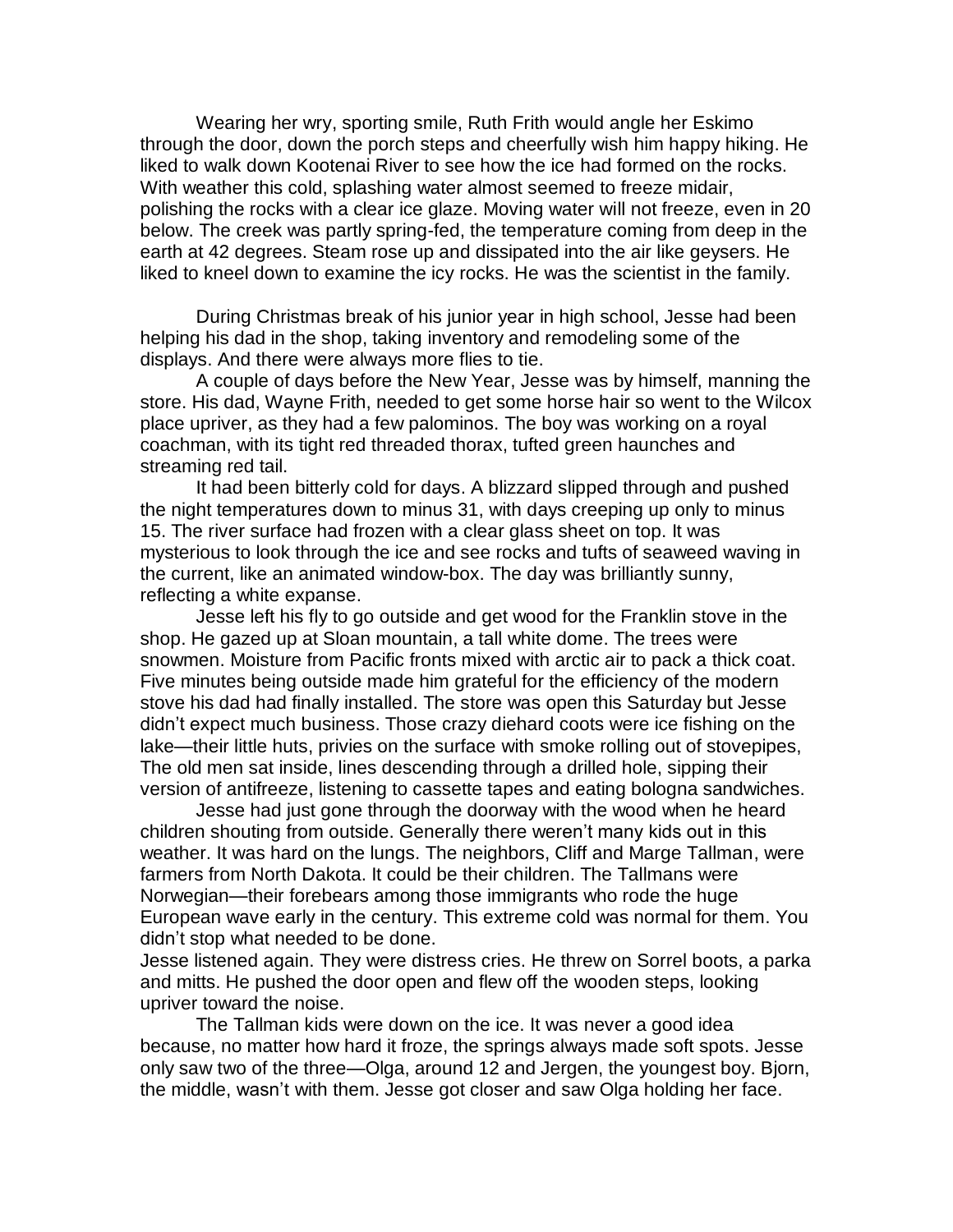Jergen stared down into the river. Bjorn had fallen through and was under a 3 inch ice slab as though he had a picture window over him. His eyes alternated from squinting shut to opening with a look of profound terror.

"Get off the ice," Jesse yelled at the kids. "Run and tell my mom to call an ambulance!"

Jesse had always been calm in emergencies, a trait he got from his dad, who kept his head during the hairiest of times. Olga took off toward the Kabins but Jergen stayed, watching his brother now flailing and clawing at the ice from under the water. Where Bjorn had broken through were some shallow rocks holding him from going down stream. Jesse pushed Jergen off the ice and told him to get his mom and dad. The ice was too thick to break so Jesse lay flat on it over Bjorn and reached his arm underneath the hole where Bjorn had gone in trying to reach for him. Olga was back and said Jesse's mom would be out in a minute.

"Hold my ankle!" Jesse barked. "But stand on the bank." She did as she was told and he inched closer to the hole sinking his head and upper chest under to grab the ankle of Bjorn's snow boot. Bjorn's thrashing suddenly dislodged him and he drifted in the current. Olga and Jesse followed him. Jesse remembered his dad had a long metal bar for lifting docks. It was outside because he had chipped through the ice yesterday to check its thickness. Jesse ran to get it. "Stay off the ice!" he reminded Olga. She followed after Bjorn, who drifted, then lodged against the left bank in another shallow spot. Jesse ran to get the bar and dragged it back through the snow. The river narrowed about 15 feet down from where he'd broken through to a deep gorge. It was only waist deep and Bjorn was lodged on a boulder that the ice had frozen around.

Jesse realized the ice was thinner around the rock. He might be able to pull him out before he was caught in the current again and taken down into the roaring darkness. The gorge was a place where the entire river emptied into a narrow and deep channel. Bjorn would be a goner. Jesse heard his mom yell that she had called the fire department and they'd be here soon. He yelled at her to bring blankets. Out of the corner of his eye, he caught sight of a group of women standing on the snow-covered porch, looking grim and scared.

Grabbing the bar now, it felt almost weightless, though it was 8 feet long and 60 pounds. Jesse got back to Bjorn and saw he was still. He began chipping around the rock just missing the boy who had curled around it. His snowsuit was wet-dark, hat missing and skin white. Jesse chipped through next to Bjorn's feet and began making a hole large enough to haul him out. A nice sized chunk triangle-shaped broke away. Jesse pulled it out and continued. He thought of stories where mothers lift a car to get their kid out underneath. Adrenaline must be working because he felt neither his arms nor the bitter cold. He heard the snow crunch and glanced up at his mom, Mrs. Valentine, and Sara hauling blankets.

He went back to work chipping strategically. "Lay them out and make a bed on the bank," saying it so calmly it sounded like someone else. Jesse judged the hole big enough. He threw the bar aside, slammed his body down on the ice, reached into the hole for Bjorn's snow boot, moving eerily in the current. Bjorn's